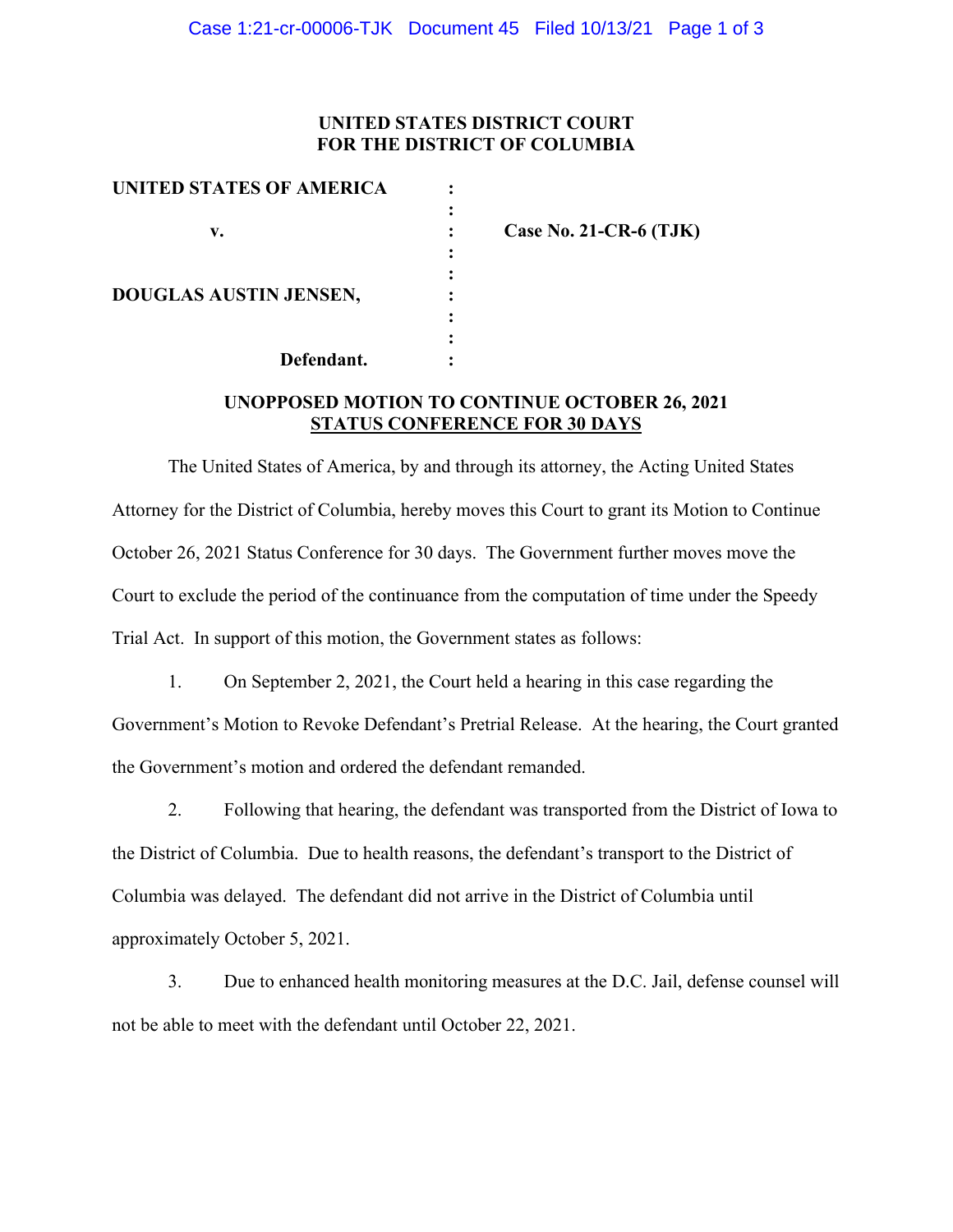#### Case 1:21-cr-00006-TJK Document 45 Filed 10/13/21 Page 2 of 3

4. The Government has continued to produce discovery to the defendant, including over four terabytes of surveillance footage and over 1,600 files consisting of District of Columbia Metropolitan Police Department body worn camera videos.

5. Defense counsel has still not been able to review this newly provided discovery with the defendant, nor has defense counsel been able to review the terms of the most recent plea offer with the defendant.

6. On September 26, 2021, the defendant filed a Motion to Dismiss Count Two of the Indictment. ECF No. 42.

7. On October 11, 2021, the Court entered the parties' Joint Proposed Briefing Schedule. Pursuant to this briefing schedule, the defendant's motion to dismiss will become fully submitted on November 19, 2021.

8. Defense counsel does not oppose the filing of this motion to continue or the exclusion of time under the Speedy Trial Act. However, because defense counsel has not been able to communicate with his client, he is unable to provide the defendant's position on the proposed continuance and the exclusion of time under the Speedy Trial Act.

9. Given the government's recent production of voluminous discovery, defense counsel's need to review the discovery and current plea offer with the defendant, and the reasonable time necessary for effective preparation by all parties taking into account the exercise of due diligence, the failure to grant such a continuance in this proceeding would be likely to make a continuation of the proceeding impossible or result in a miscarriage of justice. Accordingly, the ends of justice served by granting a request for a continuance outweigh the best interest of the public and the defendant in a speedy trial.

2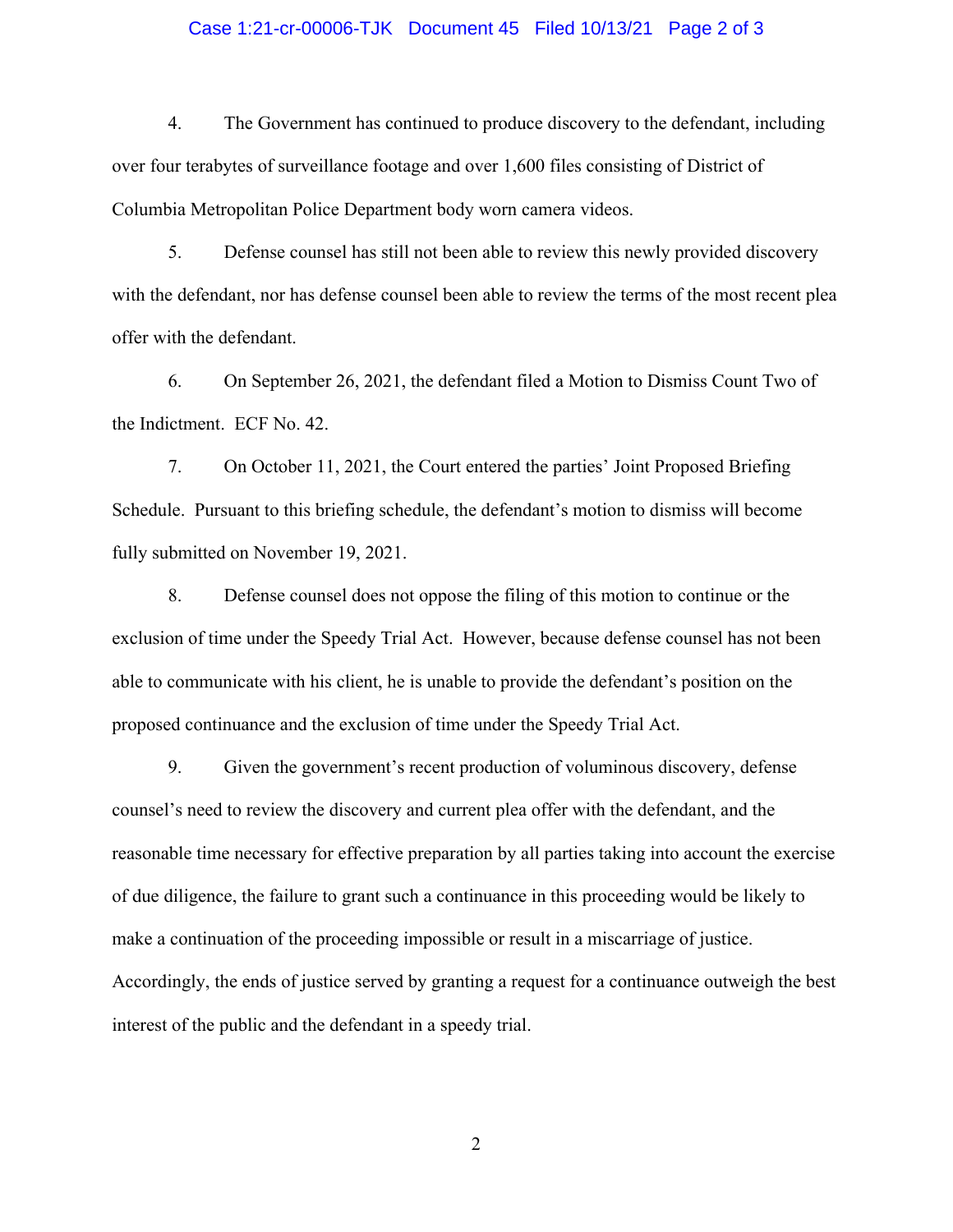#### Case 1:21-cr-00006-TJK Document 45 Filed 10/13/21 Page 3 of 3

10. Moreover, pursuant to 18 U.S.C. § 3161(h)(1)(D), the time between September 26, 2021 – the filing of the defendant's motion to dismiss – through the conclusion of the hearing on, or other prompt disposition of, the motion, is automatically excluded in computing the time within which the defendant's trial must commence.

WHEREFORE, for the foregoing reasons, the Government respectfully requests that the Court grant this Motion to Continue October 26, 2021 Status Conference for 30 days, and further request that the Court exclude the period from October 26, 2021 until the next status conference in this case from the computation of time under  $\S$ § 3161(h)(1)(D) and (h)(7) of the Speedy Trial Act.

> CHANNING PHILLIPS Acting United States Attorney D.C. Bar No. 415793

By:/s/ *Hava Arin Levenson Mirell* HAVA ARIN LEVENSON MIRELL Assistant United States Attorney – Detailee CA Bar No.: 311098 United States Attorney's Office 312 N. Spring St., Suite 1100 Los Angeles, CA 90012 Phone: (213) 894-0717 Email: Hava.Mirell@usdoj.gov